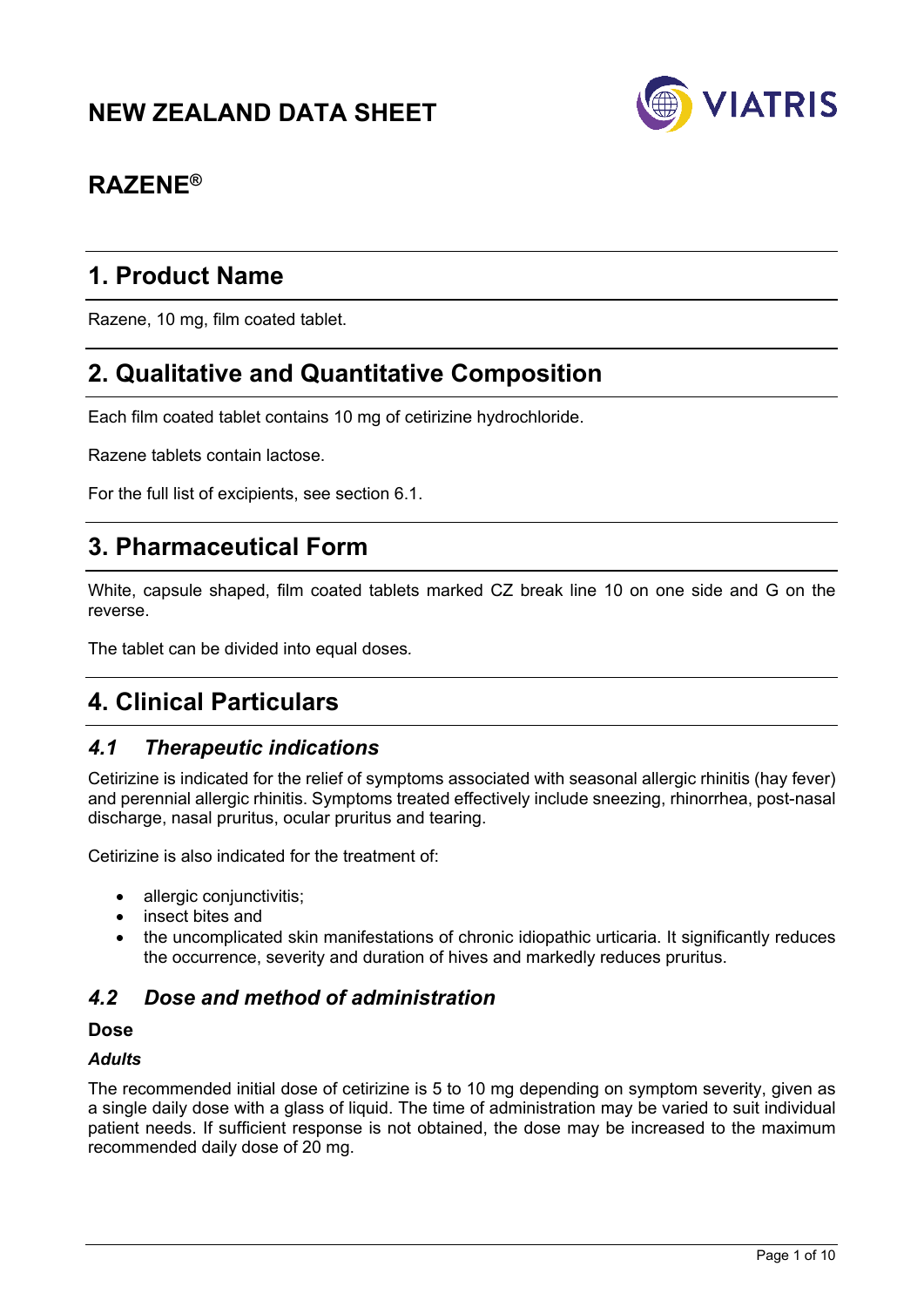## *Special populations*

### **Elderly**

Data does not suggest that the dose needs to be reduced in elderly subjects provided that the renal function is normal.

#### **Renal impairment**

The dosing intervals must be individualised according to renal function. Refer to the following table and adjust the dose as indicated. To use this dosing table, an estimate of the patient's creatinine clearance (CLcr) in mL/min is needed. The CLcr (mL/min) may be estimated from serum creatinine (mg/dl) determination using the following formula:

$$
CL_{cr} = \frac{[140 - age(years)]x weight (kg)}{72 x serum creationine (mg / dl)} (x 0.85 for women)
$$

| Group                                                          | Creatinine clearance<br>(mL/min) | Dosage and frequency   |
|----------------------------------------------------------------|----------------------------------|------------------------|
| Normal                                                         | $\geq 80$                        | 10 mg once daily       |
| Mild                                                           | 50-79                            | 10 mg once daily       |
| Moderate                                                       | 30-49                            | 5 mg once daily        |
| Severe                                                         | $30$                             | 5 mg once every 2 days |
| End-stage renal<br>$disease - patients$<br>undergoing dialysis | ~10                              | Contraindicated        |

Dosing adjustments for adult patients with impaired renal function

In paediatric patients suffering from renal impairment, the dose will have to be adjusted on an individual basis taking into account the renal clearance of the patient and body weight.

#### **Hepatic impairment**

No dose adjustment is needed in patients with solely hepatic impairment.

#### **Children aged 6-12 years**

10 mg once daily.

A 5 mg starting dose (half a tablet) may be proposed if this leads to satisfactory control of the symptoms.

#### **Children aged 2-6 years**

The recommended dose of cetirizine is 5 mg (half a tablet) once daily.

## *4.3 Contraindications*

Cetirizine is contraindicated in:

- patients with a history of hypersensitivity to any of the constituents of the formulation, to hydroxyzine or to any piperazine derivatives
- patients with end stage renal impairment at less than 10 mL/min creatine clearance.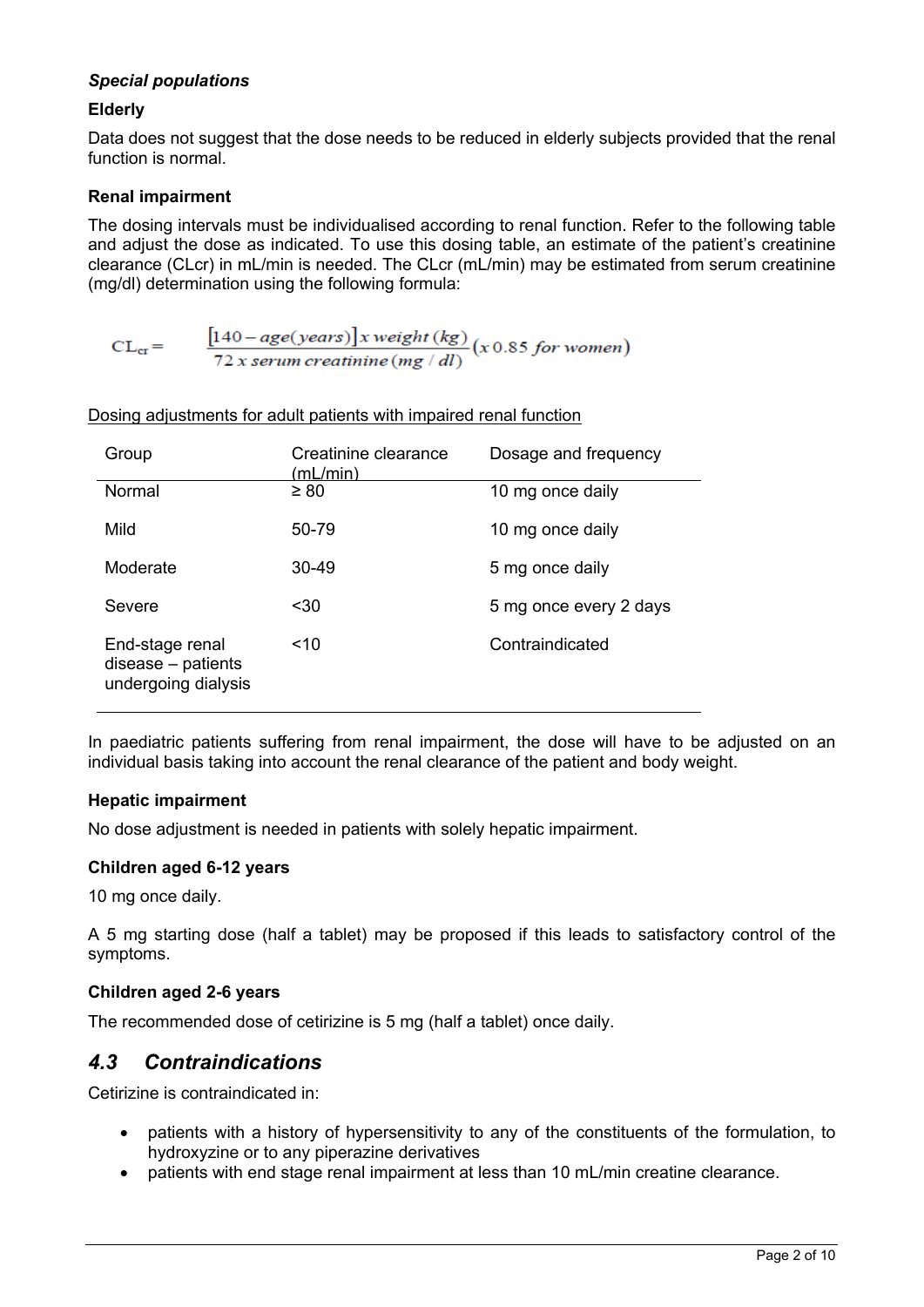# *4.4 Special warnings and precautions for use*

## **Alcohol**

At therapeutic doses, no clinically significant interactions have been demonstrated with alcohol (for a blood alcohol level of 0.5 g/L). Nevertheless, precaution is recommended if alcohol is taken concomitantly.

## **Increased risk of urinary retention**

Caution should be taken in patients with predisposition factors of urinary retention (e.g. spinal cord lesion, prostatic hyperplasia) as cetirizine may increase the risk of urinary retention (see section 4.8).

### **Patients at risk of convulsions**

Caution in epileptic patients and patients at risk of convulsions is recommended.

### **Skin reactions**

Pruritus and/or urticaria may occur when cetirizine is stopped, even if those symptoms were not present before treatment initiation (see section 4.8). In some cases, the symptoms may be intense and may require treatment to be restarted. The symptoms should resolve when the treatment is restarted.

### **Use in children**

Cetirizine is not recommended for use in children under 2 years of age.

### **Rebound pruritus**

Pruritus and/or urticarial may occur when cetirizine is stopped, even if those symptoms were not present before treatment initiation. In some cases, the symptoms may be intense and may require treatment to be restarted. The symptoms should resolve when the treatment is restarted.

## *4.5 Interaction with other medicines and other forms of interaction*

### **Lack of interaction**

- Pharmacokinetic interaction studies were conducted with cetirizine and pseudoephedrine, antipyrine, cimetidine, ketoconazole, erythromycin, and azithromycin; no pharmacokinetic interactions were observed.
- In a multiple dose study of theophylline (400 mg once a day) and cetirizine, there was a small (16%) decrease in clearance of cetirizine, while the disposition of theophylline was not altered by concomitant cetirizine administration.
- Studies with cetirizine and cimetidine, glipizide, diazepam, and pseudoephedrine have revealed no evidence of adverse pharmacodynamic interactions.
- Studies with cetirizine and azithromycin, erythromycin, ketoconazole, theophylline, antipyrine, and pseudoephedrine have revealed no evidence of adverse clinical interactions.
- In particular, concomitant administration of cetirizine with macrolides or ketoconazole has never resulted in clinically relevant ECG changes.

#### **Ritonavir**

In a multiple dose study of ritonavir (600 mg twice daily) and cetirizine (10 mg daily), the extent of exposure to cetirizine was increased by about 40% while the disposition of ritonavir was slightly altered (-11%) further to concomitant cetirizine administration.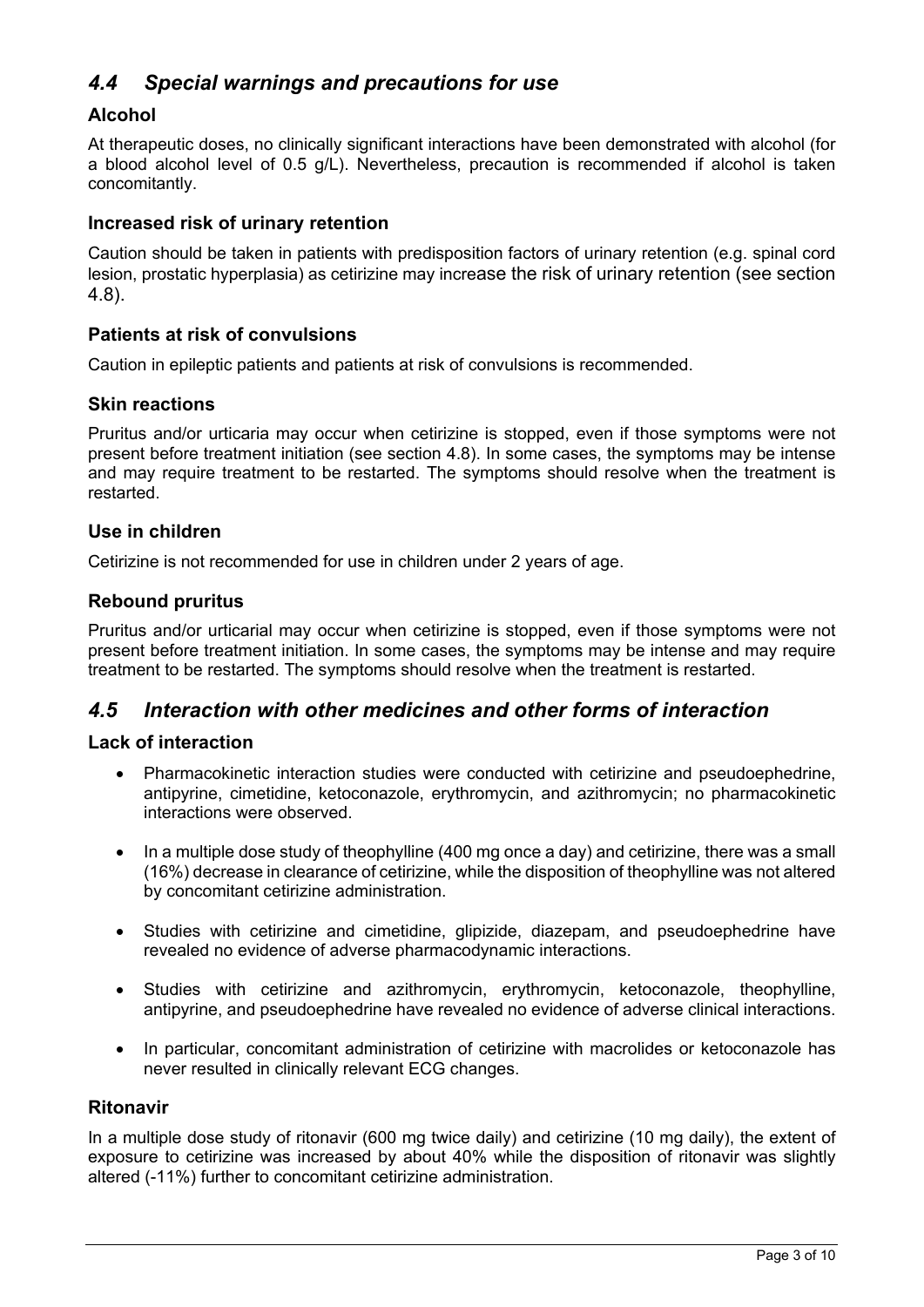## **Food**

The extent of absorption of cetirizine is not reduced with food, although the rate of absorption is decreased by 1 hour.

## **Allergy skin test**

Allergy skin tests are inhibited by antihistamines and a wash-out period of 3 days is recommended before performing them.

# *4.6 Fertility, pregnancy and lactation*

## **Fertility**

Limited data is available on human fertility but no safety concern has been identified. Animal data shows no safety concern for human reproduction.

## **Pregnancy**

Category B2. Caution should be exercised in pregnant women.

For cetirizine, very rare clinical data on exposed pregnancies are available. Animal studies do not indicate direct or indirect harmful effects with respect to pregnancy, embryonal/foetal development, parturition or postnatal development.

## **Breast-feeding**

Caution should be exercised in lactating women.

Cetirizine is excreted in human milk at concentrations representing 0.25 to 0.90 those measured in plasma, depending on sampling time after administration.

## *4.7 Effects on ability to drive and use machines*

Objective measurements of driving ability, sleep latency and assembly line performance have not demonstrated any clinically relevant effects at the recommended dose of 10 mg.

Patients intending to drive, engage in potentially hazardous activities or operate machinery should not exceed the recommended dose and should take their response to the medicinal product into account.

In sensitive patients, concurrent use with alcohol or other CNS depressants may cause additional reductions in alertness and impairment of performance.

# *4.8 Undesirable effects*

## **Clinical trial data**

Clinical studies have shown that cetirizine at the recommended dosage has minor adverse effects on the CNS, including somnolence, fatigue, dizziness and headache.

In some cases, paradoxical CNS stimulation has been reported.

Although cetirizine is a selective antagonist of peripheral  $H_1$ -receptors and is relatively free of anticholinergic activity, isolated cases of micturition difficulty, eye accommodation disorders and dry mouth have been reported.

Instances of abnormal hepatic function with elevated hepatic enzymes accompanied by elevated bilirubin have been reported. Mostly this resolves upon discontinuation of the drug.

Double blind controlled clinical trials comparing cetirizine to placebo or other antihistamines at the recommended dosage (10 mg daily for cetirizine), of which quantified safety data are available, included more than 3200 subjects exposed to cetirizine.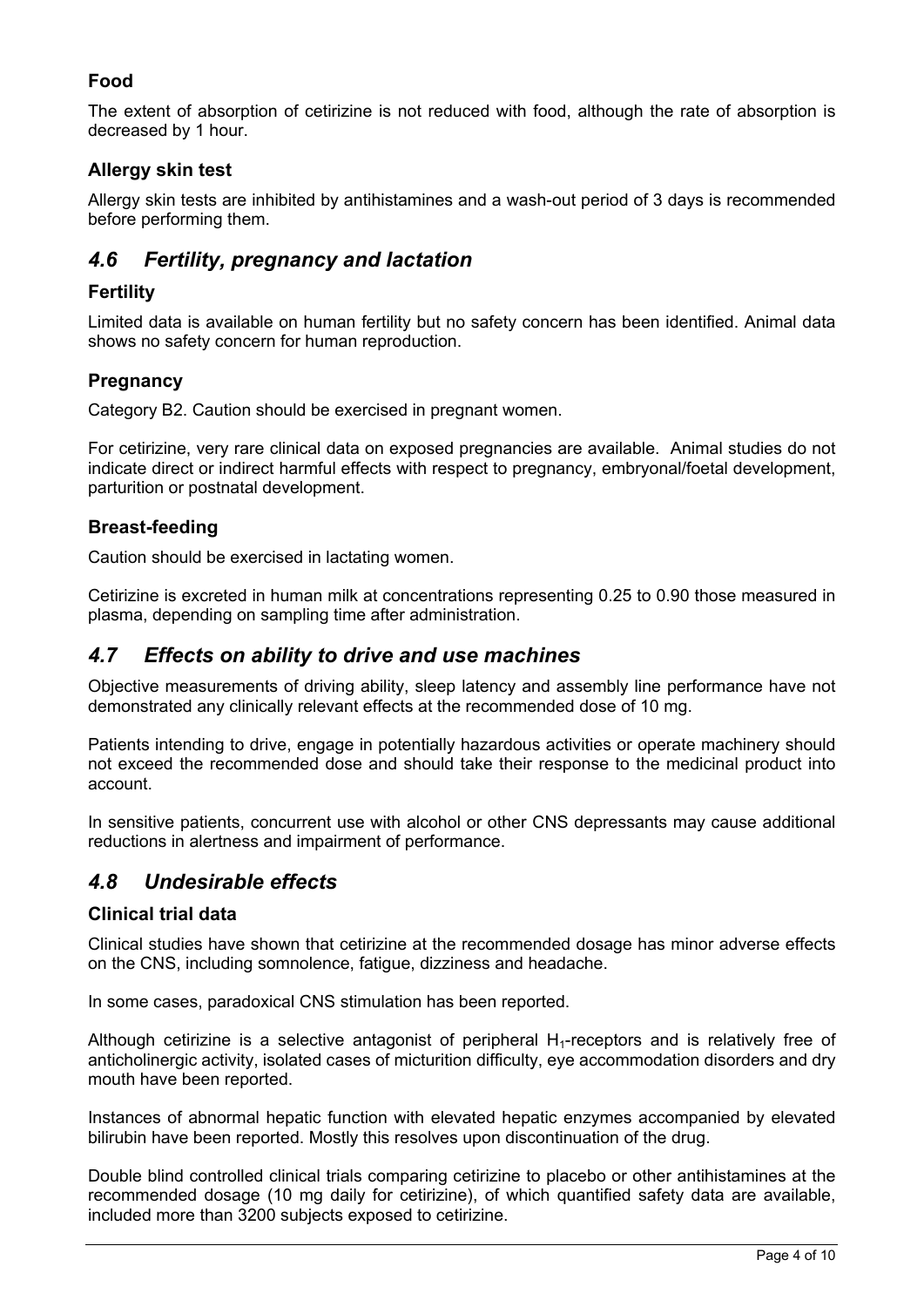From this pooling, the following adverse reactions were reported for cetirizine 10 mg in the placebocontrolled trials at rates of 1.0% or greater:

| <b>Adverse reactions:</b><br>(WHO-ART)            | <b>Cetirizine</b><br>$(n=3260)$ | <b>Placebo</b><br>$(n=3061)$ |
|---------------------------------------------------|---------------------------------|------------------------------|
| Body as a whole- general disorders:               | 1.63%                           | 0.95%                        |
| Fatigue                                           |                                 |                              |
| Central and peripheral nervous systems disorders: |                                 |                              |
| <b>Dizziness</b>                                  | 1.10%                           | 0.98%                        |
| Headache                                          | 7.42%                           | 8.07%                        |
| Gastro-intestinal system disorders:               |                                 |                              |
| Abdominal pain                                    | 0.98%                           | 1.08%                        |
| Dry mouth                                         | 2.09%                           | 0.82%                        |
| <b>Nausea</b>                                     | 1.07%                           | 1.14%                        |
| Psychiatric disorders:                            |                                 |                              |
| Somnolence                                        | 9.63%                           | 5.00%                        |
| Respiratory disorders:                            |                                 |                              |
| Pharyngitis                                       | 1.29%                           | 1.34%                        |

Although statistically more common than under placebo, somnolence was mild to moderate in the majority of cases.

Objective tests as demonstrated by other studies have demonstrated that usual daily activities are unaffected at the recommended daily dose in healthy young volunteers.

Adverse reactions at rates 1% or greater in children aged from 6 months to 12 years, included in placebo-controlled clinical trials are:

| <b>Adverse reactions</b><br>(WHO-ART) | <b>Cetirizine</b><br>$(n=1656)$ | <b>Placebo</b><br>$(n=1294)$ |
|---------------------------------------|---------------------------------|------------------------------|
| Gastro-intestinal system disorders:   |                                 |                              |
| Diarrhoea                             | 1.0%                            | 0.6%                         |
| Psychiatric disorders:                |                                 |                              |
| Somnolence                            | 1.8%                            | 1.4%                         |
| Respiratory system disorders:         |                                 |                              |
| <b>Rhinitis</b>                       | 1.4%                            | 1.1%                         |
| Body as a whole- general disorders:   |                                 |                              |
| Fatigue                               | 1.0%                            | 0.3%                         |

## **Post marketing experience**

Adverse reactions are ranked under headings of frequency using the following convention: Very common ≥ 1/10 Common ≥ 1/100 to <1/10 Uncommon ≥ 1/1000 to <1/100 Rare ≥ 1/10000 to <1/1000 Very Rare <1/10000 Not known (cannot be estimated from the available data).

| <b>Body system</b>                      | <b>Undesirable effect</b> | <b>Frequency</b> |
|-----------------------------------------|---------------------------|------------------|
| Blood and lymphatic system<br>disorders | Thrombocytopenia          | Very rare        |
| Immune system disorders                 | Hypersensitivity          | Rare             |
|                                         | Anaphylactic shock        | Very rare        |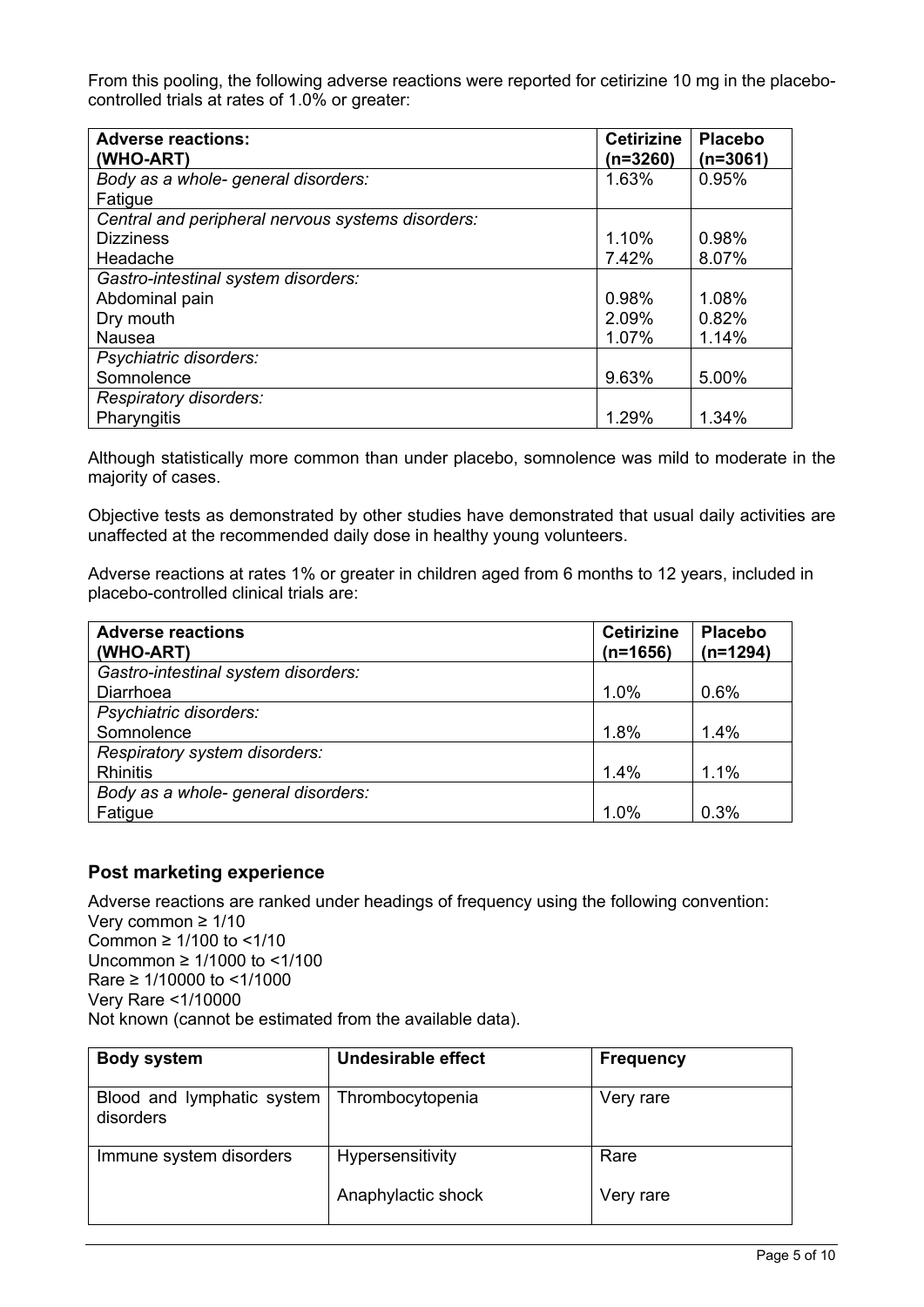| nutrition<br>Metabolism<br>and<br>disorders           | Increased appetite                                                                                                                                                      | Not known         |
|-------------------------------------------------------|-------------------------------------------------------------------------------------------------------------------------------------------------------------------------|-------------------|
| Psychiatric disorders                                 | Agitation                                                                                                                                                               | Uncommon          |
|                                                       | Aggression, confusion,<br>depression,<br>hallucination, insomnia<br>Tic                                                                                                 | Rare<br>Very rare |
|                                                       | Suicidal ideation, nightmare                                                                                                                                            | Not known         |
| Nervous system disorder                               | Paraesthesia                                                                                                                                                            | Uncommon          |
|                                                       | Convulsions                                                                                                                                                             | Rare              |
|                                                       | Dysgeusia, dyskinesia, dystonia,<br>syncope, tremor                                                                                                                     | Very rare         |
|                                                       | Amnesia, memory impairment                                                                                                                                              | Not known         |
| Eye disorder                                          | Accommodation disorder,<br>blurred vision, oculogyration                                                                                                                | Very rare         |
| Ear and labyrinth disorders                           | Vertigo                                                                                                                                                                 | Not known         |
| Cardiac disorder                                      | Tachycardia                                                                                                                                                             | Rare              |
| <b>Gastrointestinal disorders</b>                     | Diarrhoea                                                                                                                                                               | Uncommon          |
| Hepatobilary disorder                                 | Hepatic function abnormal,<br>transaminases increased, blood<br>bilirubin increased, blood<br>alkaline phosphatase increased,<br>Gamma-glutamyltransferase<br>increased | Rare              |
|                                                       | Hepatitis                                                                                                                                                               | Not known         |
| Skin and subcutaneous tissue<br>disorders             | Pruritis, rash                                                                                                                                                          | <b>Uncommon</b>   |
|                                                       | Urticaria                                                                                                                                                               | Rare              |
|                                                       | Angioedema, drug eruption                                                                                                                                               | Very rare         |
|                                                       | Acute generalized<br>exanthematous pustulosis<br>(AGEP)                                                                                                                 | Not known         |
| Musculoskeletal<br>and<br>connective tissue disorders | Arthralgia                                                                                                                                                              | Not known         |
| Renal and urinary disorders                           | Dysuria, enuresis                                                                                                                                                       | Very rare         |
|                                                       | Urinary retention (See Section<br>4.4)                                                                                                                                  | Not known         |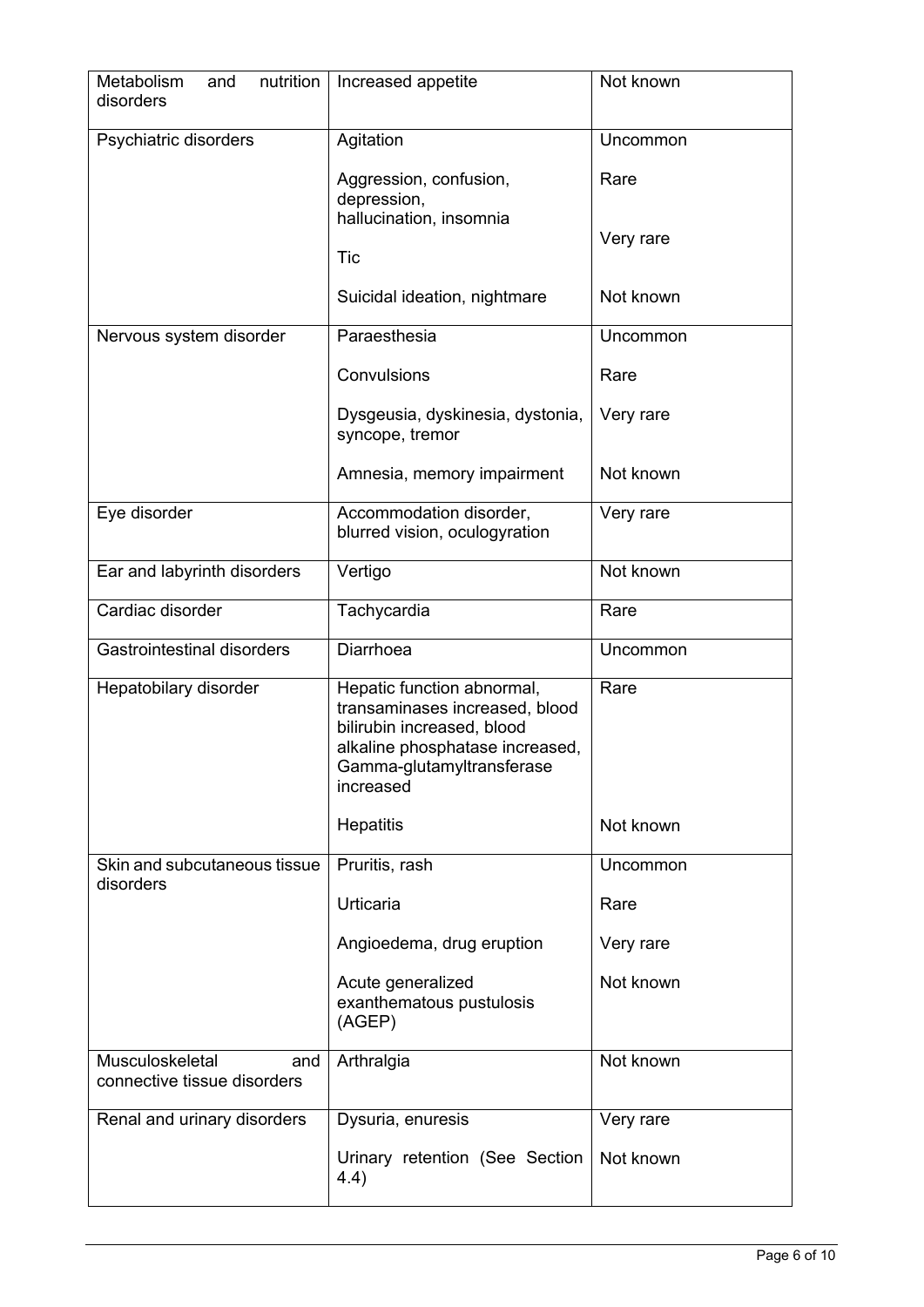| General<br>administration site conditions   Oedema | disorders and $\vert$ Asthenia, malaise | Uncommon<br>Rare |
|----------------------------------------------------|-----------------------------------------|------------------|
| Investigations                                     | Weight gain                             | Rare             |

## **Skin reactions occurring after discontinuation of cetirizine**

After discontinuation of cetirizine, pruritus (intense itching) and/or urticaria have been reported (see Section 4.4).

## **Reporting of suspected adverse reactions**

Reporting suspected adverse reactions after authorisation of the medicine is important. It allows continued monitoring of the benefit/risk balance of the medicine. Healthcare professionals are asked to report any suspected adverse reactions https://nzphvc.otago.ac.nz/reporting/.

## *4.9 Overdose*

### **Symptoms and signs**

Symptoms observed after an overdose of cetirizine are mainly associated with CNS effects or with effects that could suggest an anticholinergic effect.

Adverse events reported after an intake of at least five times the recommended daily dose are: confusion, diarrhoea, dizziness, fatigue, headache, malaise, mydriasis, pruritus, restlessness, sedation, somnolence, stupor, tachycardia, tremor, and urinary retention.

## **Treatment**

There is no known specific antidote to cetirizine.

Should overdose occur, symptomatic or supportive treatment is recommended.

Cetirizine is not effectively removed by dialysis.

For further advice on management of overdose please contact the National Poisons Information Centre (0800 POISON or 0800 764 766).

# **5. Pharmacological Properties**

## *5.1 Pharmacodynamic properties*

Pharmacotherapeutic group: antihistamines for systemic use, piperazine derivatives.

ATC code: R06AE07

#### **Mechanism of action**

Cetirizine, a human metabolite of hydroxyzine, is a potent and selective antagonist of peripheral  $H_1$ receptors. *In vitro* receptor binding studies have shown no measurable affinity for receptors other than  $H_1$ -receptors.

*Ex vivo* experiments in mice have shown that systemically administered cetirizine does not significantly occupy the cerebral  $H_1$ -receptors.

In addition to its anti-H<sub>1</sub> effect, cetirizine was shown to display anti-allergic activities: at a dose of 10 mg once or twice daily, it inhibits the late phase recruitment of inflammatory cells, notably eosinophils, in the skin and conjunctiva of atopic subjects submitted to antigen challenge, and the dose of 30 mg/day inhibits the influx of eosinophils in the bronchoalveolar lavage fluid during a late-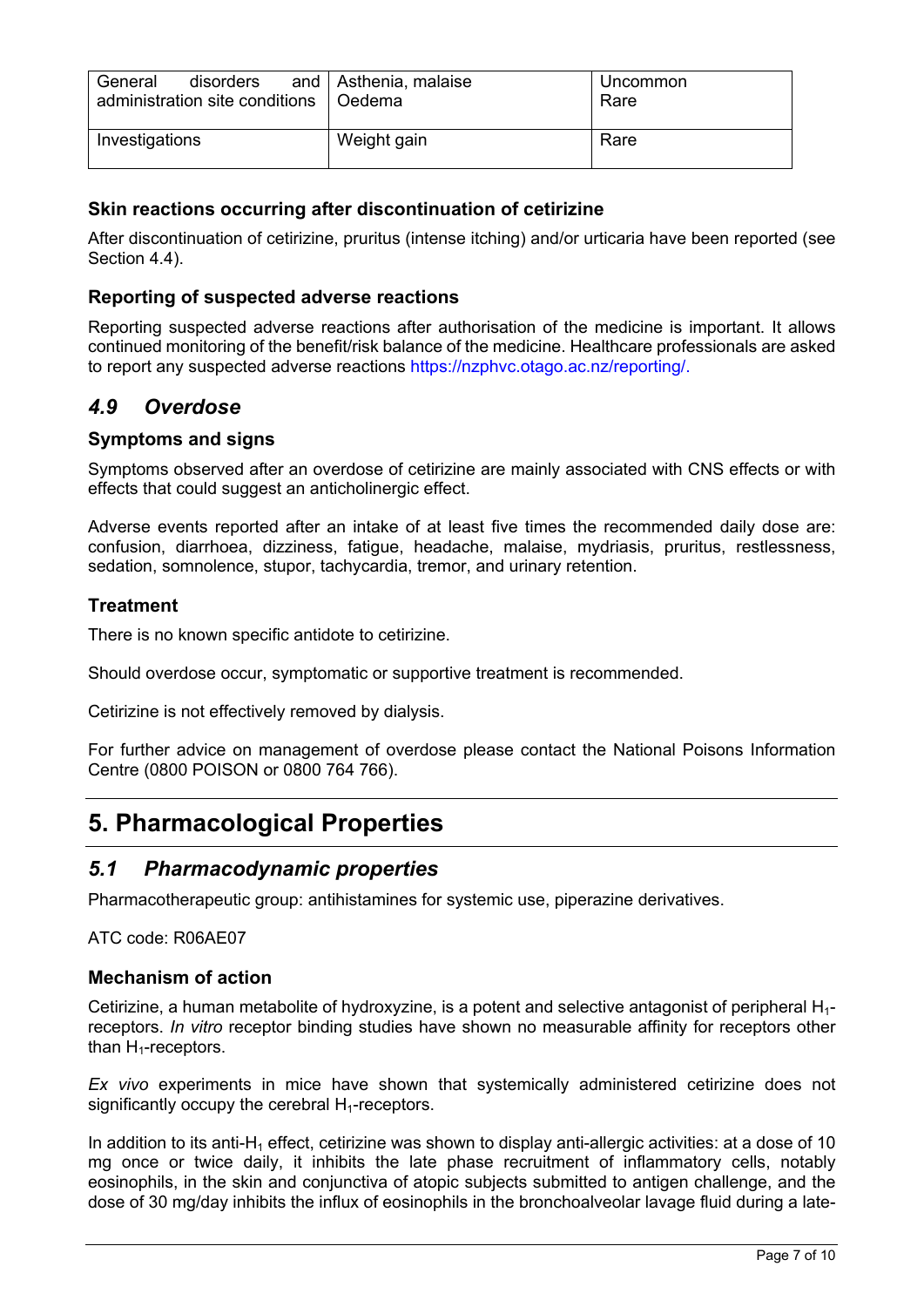phase bronchial constriction induced by allergen inhalation in asthmatic subjects. Moreover, cetirizine inhibits the late-phase inflammatory reaction induced in chronic urticarial patients by intradermal administration of kallikrein. It also down-regulates the expression of adhesion molecules, such as ICAM-1 and VCAM-1, which are markers of allergic inflammation.

## **Onset and duration of action**

Studies in healthy volunteers show that cetirizine, at doses of 5 and 10 mg strongly inhibits the wheal and flare reactions induced by very high concentrations of histamine into the skin. The onset of activity after a single 10 mg dose occurs within 20 minutes in 50% of the subjects and within one hour in 95%. This activity persists for at least 24 hours after a single administration. In a 35-day study in children aged 5 to 12, no tolerance to the antihistaminic effect (suppression of wheal and flare) of cetirizine was found. When a treatment with cetirizine is stopped after repeated administration, the skin recovers its normal reactivity to histamine within 3 days.

# *5.2 Pharmacokinetic properties*

Cetirizine exhibits linear kinetics over the range of 5 to 60 mg. The terminal half-life is approximately 10 hours and the apparent volume of distribution is 0.50 L/kg.

No accumulation is observed for cetirizine following daily doses of 10 mg for 10 days. The steady state maximum plasma concentration is approximately 300 ng/mL and is achieved within 1.0  $\pm$  0.5 h.

Plasma protein binding is 93 ± 0.3%.

Cetirizine does not modify the protein binding of warfarin.

Cetirizine does not undergo extensive first pass metabolism. About two third of the dose are excreted unchanged in urine. The distribution of pharmacokinetic parameters as peak level and area under curve, is unimodal in human volunteers and no differences were observed in the kinetics of cetirizine between white and black adult males. The extent of absorption of cetirizine is not reduced with food, although the rate of absorption is decreased. The extent of bioavailability is similar when cetirizine is given as solutions, capsules or tablets.

## **Special populations**

#### *Children*

The half-life of cetirizine was about 6 hours in children 6-12 years and 5 hours in children 2-6 years. In infants and toddlers aged 6 to 24 months, it is reduced to 3.1 hours.

#### *Elderly*

Following a single 10 mg oral dose, half-life increased by about 50% and clearance decreased by 40% in 16 elderly subjects compared to the normal subjects. The decrease in cetirizine clearance in these elderly volunteers appeared to be related to their decreased renal function.

#### *Renal impairment*

The pharmacokinetics of the drug was similar in patients with mild impairment (creatinine clearance higher than 40 mL/min) and normal volunteers.

Moderately renally impaired patients had a 3-fold increase in half-life and 70% decrease in clearance compared to normal volunteers.

Patients on haemodialysis (creatinine clearance less than 7 mL/min) given a single oral 10 mg dose of cetirizine had a 3-fold increase in half-life and a 70% decrease in clearance compared to normal. Cetirizine was poorly cleared by haemodialysis. Dosing adjustment is necessary in patients with moderate or severe renal impairment.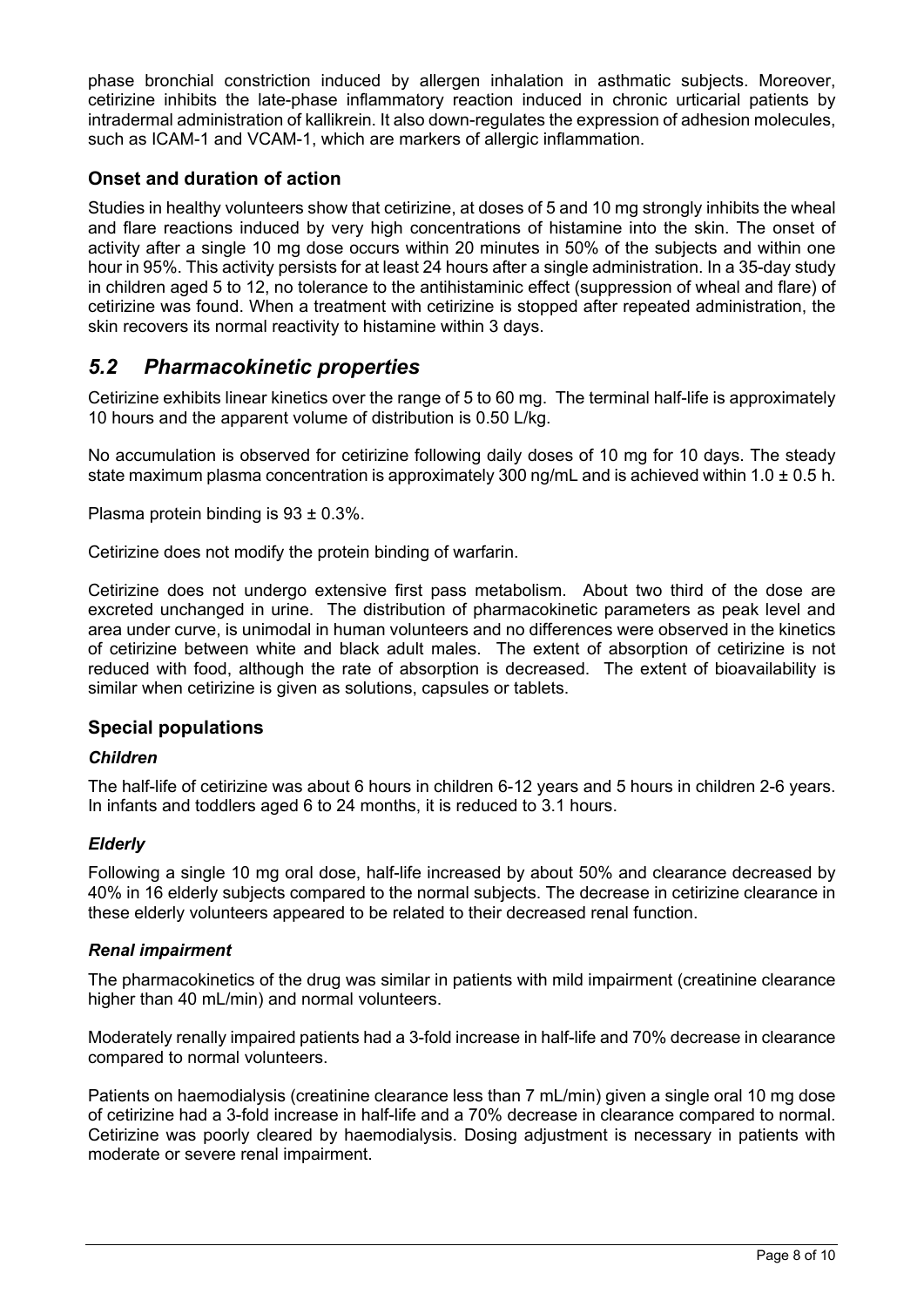### *Hepatic impairment*

Patients with chronic liver diseases (hepatocellular, cholestatic, and biliary cirrhosis) given 10 or 20 mg of cetirizine as a single dose had a 50% increase in half-life along with a 40% decrease in clearance compared to healthy subjects.

Dosing adjustment is only necessary in hepatically impaired patients if concomitant renal impairment is present.

## *5.3 Preclinical safety data*

Non-clinical data reveals no special hazard for humans based on conventional studies of safety pharmacology, repeated dose toxicity, genotoxicity, carcinogenic potential and toxicity to reproduction.

# **6. Pharmaceutical Particulars**

## *6.1 List of excipients*

Each Razene tablet also contains:

Tablet core:

- lactose
- pregelatinised maize starch
- povidone
- magnesium stearate.

Film coat:

- hydroxypropylmethyl cellulose
- titanium dioxide
- macrogol.

Razene tablets contain lactose. Patients with rare hereditary problems of galactose intolerance, (the Lapp lactase deficiency or glucose-galactose malabsorption) should not take this medicine.

## *6.2 Incompatibilities*

Not applicable.

## *6.3 Shelf life*

Clear blister: 3 years.

Bottle, or green blister: 2 years.

## *6.4 Special precautions for storage*

Store at or below 25°C. Protect from light.

## *6.5 Nature and contents of container*

Al/PVC/PVdC blister packs containing 10, 30, 50, 90, 100 or 120 film coated tablets.

PP bottle with LDPE cap containing 30, 100 or 250 film coated tablets.

Not all pack types and sizes may be marketed.